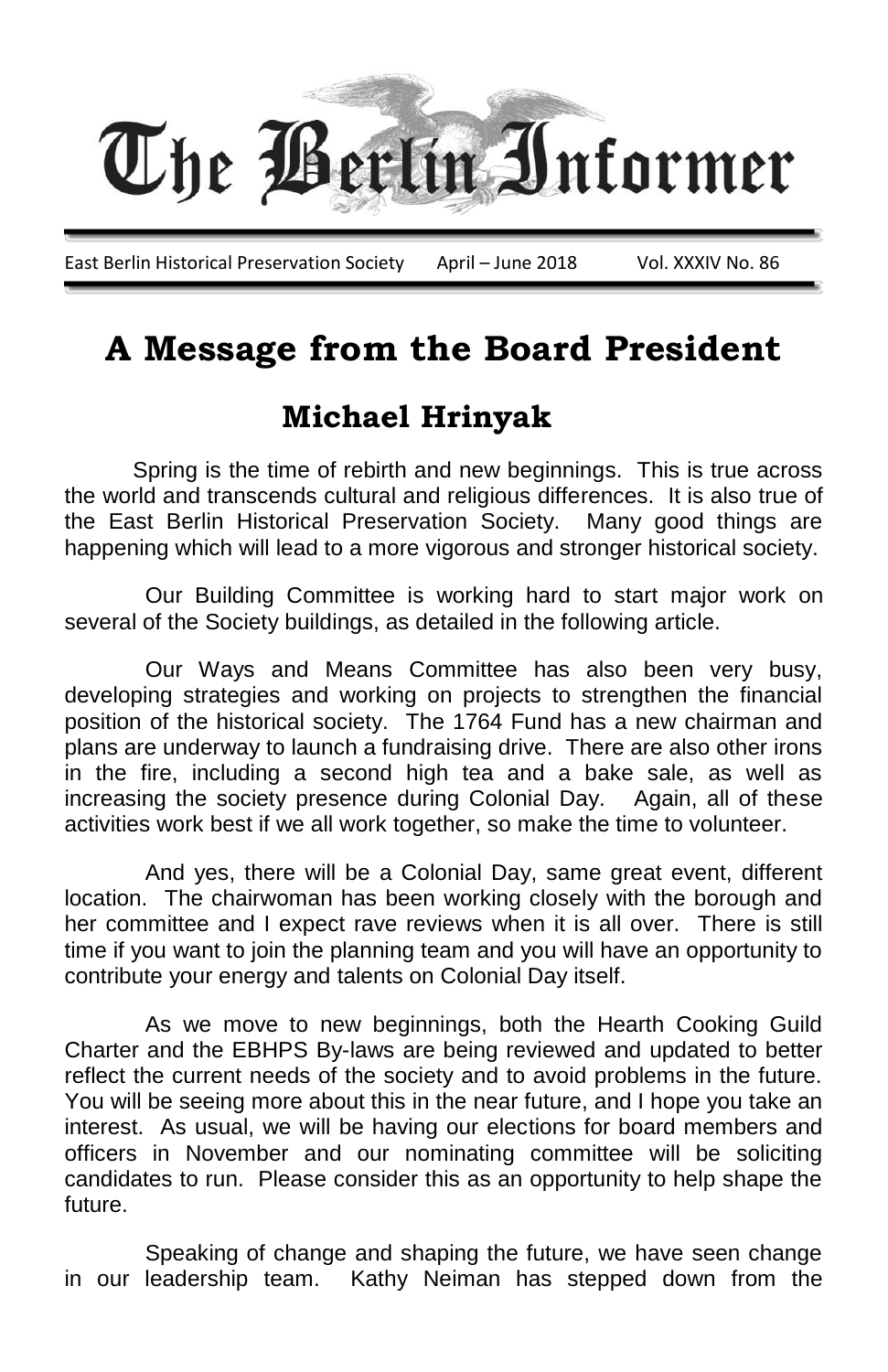Treasurer position. Thank you, Kathy, for a job well done. A relatively new member has stepped up to fill the vacant position, Nathan Smith. Nathan is a resident of the borough (some of you may have visited his home during the 2016 Christmas House Tour) and very well qualified to take on the responsibilities of Treasurer. Nathan has a Bachelor's degree in Economics from Gordon College and a Master's Degree in Business Administration from Auburn University. He is currently with Members 1<sup>st</sup> Credit Union.

One final note before I close. The historical society is nothing if not a reflection of our members and their interest in preserving and protecting the rich history of East Berlin. We very much need to increase our membership base. If you know people who are no longer active, ask what we can do to make the society reflective of their interests and needs. If you know someone new to East Berlin, explain what the society does and how it might be a good fit. If you know someone young who has never reflected on the past, show him or her the richness of their legacy. Every member should make it a goal to recruit one new member this year.

# **Building Report**

Bill Powell, Michael Hrinyak, Mike Loges, Lucia Hrinyak, Bev Jadus and Luke Miller met with several potential contractors at the school house to survey areas of rot and deteriorated glazing in a number of the windows and to identify other areas of concern. The same group has talked with the contractors about the best way to deal with log and chinking issues at the log house in an effort to preserve it in a cost-effective manner. Schmuck Lumber and Scot Hull (father Glenn did much good work at the mill) have each looked at the buildings and the committee is expecting a visit from Sam Mckinney, who has done most of the restoration work at the NYCHAPS Dill Tavern. Others skilled at log building preservation will also be consulted before decisions are made.

It is hoped that work needed at the engine house will be done this year as well, but planning each project is time consuming and difficult for a small group of people. The greatest difficulty is in finding qualified craftspeople willing to take on the projects and do them in a timely, professional, and historically sensitive manner. Do you know someone? This is where we can **all** be involved. *Submitted by Bill Powell*

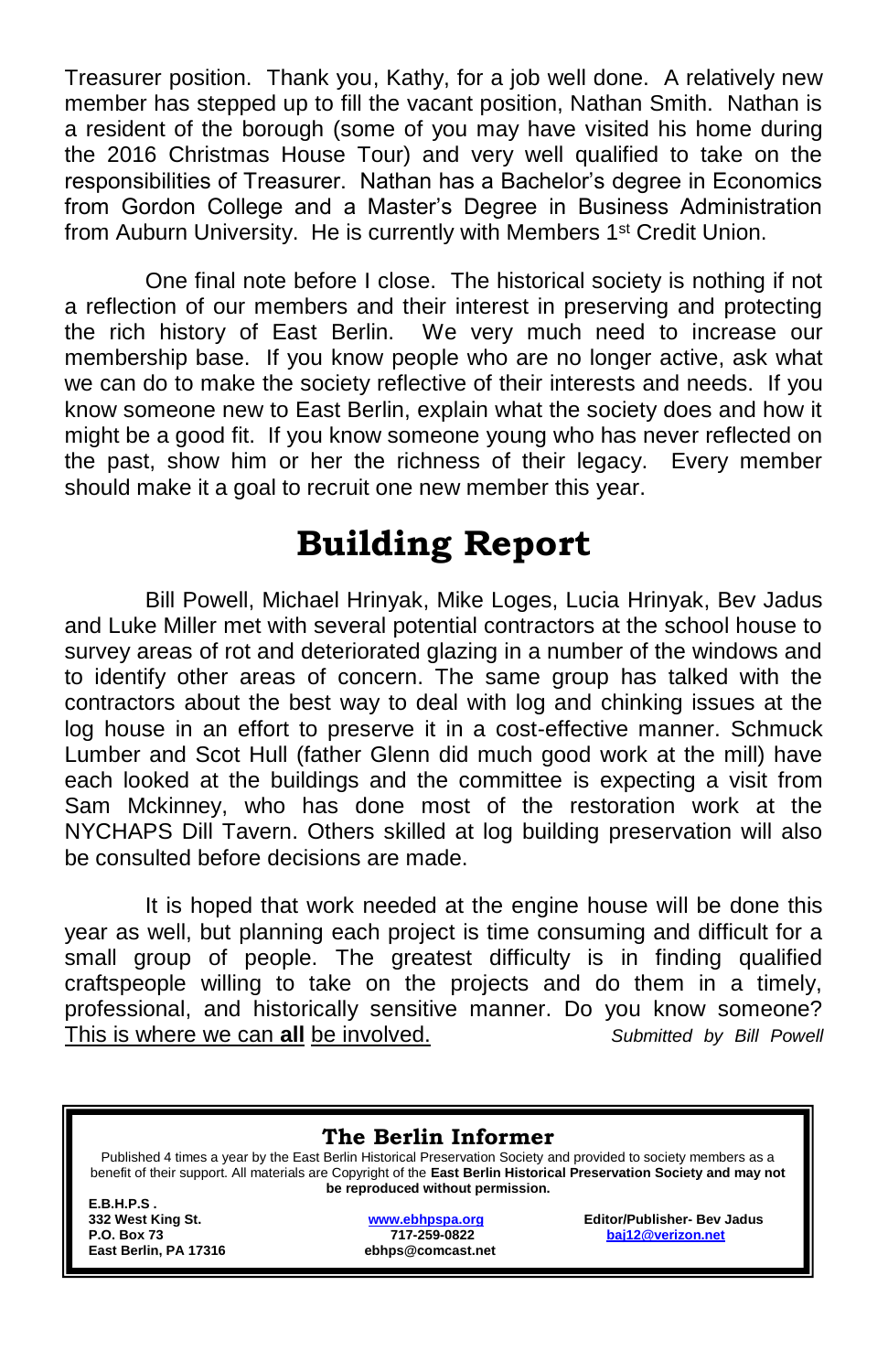### **Outstanding Programs Ahead** Pennsylvania Trivia from A to Z

#### **May 16, 7:30 p.m., Red Men's Hall**

Test your knowledge of Pennsylvania trivia, as we explore a wealth of fascinating facts from state history, popular culture, and current events. You'll learn about George Washington's only battlefield surrender – and the development of the world's first electronic computer. You'll hear the stories behind the druggist who helped Mozart write his greatest comic operas; the hapless tinkerer who almost invented the telephone; and the exiled Turkish imam who runs a worldwide spiritual movement from a hideout in the Poconos. And you'll find out why Pennsylvania can proudly lay claim to America's first gas station, its oldest human settlement, its longest stone arch bridge, and its biggest shoe. You'll leave with a new appreciation for the wacky, wild, and wonderful side of the great Keystone State we call home.

**John Maietta** of Mechanicsburg retired from the U.S. Army in 2010, after 38 years of active, reserve, and National Guard service. He also maintained a long-time civilian career in the public relations field in south central Pennsylvania. After receiving a master's degree in Applied History from Shippensburg University in 2014, he joined the faculty of York College of Pennsylvania as an adjunct history instructor. In addition to his classroom activity, he is a popular presenter of historical programs at libraries, retirement centers, and other community venues in the region.

# **David C. Taylor, award winning documentary film maker**

Presents on July 18 at 7:30 p.m.

### **"Captured but not Forgotten –**

#### **How US Intelligence secretly contacted Allied prisoners held in German camps during WWII and American POWs detained in the infamous Hanoi Hilton"**

This program will feature clips from two of his productions, "The Great Escape" and "The Spy in the Hanoi Hilton", with an ongoing narrative by the producer/director himself. Be sure to check the historical society postings on its web site [www.ebhpspa.org](http://www.ebhpspa.org/) for a possible change in venue location as a larger than usual attendance may be expected. *Submitted by Lucia Hrinyak*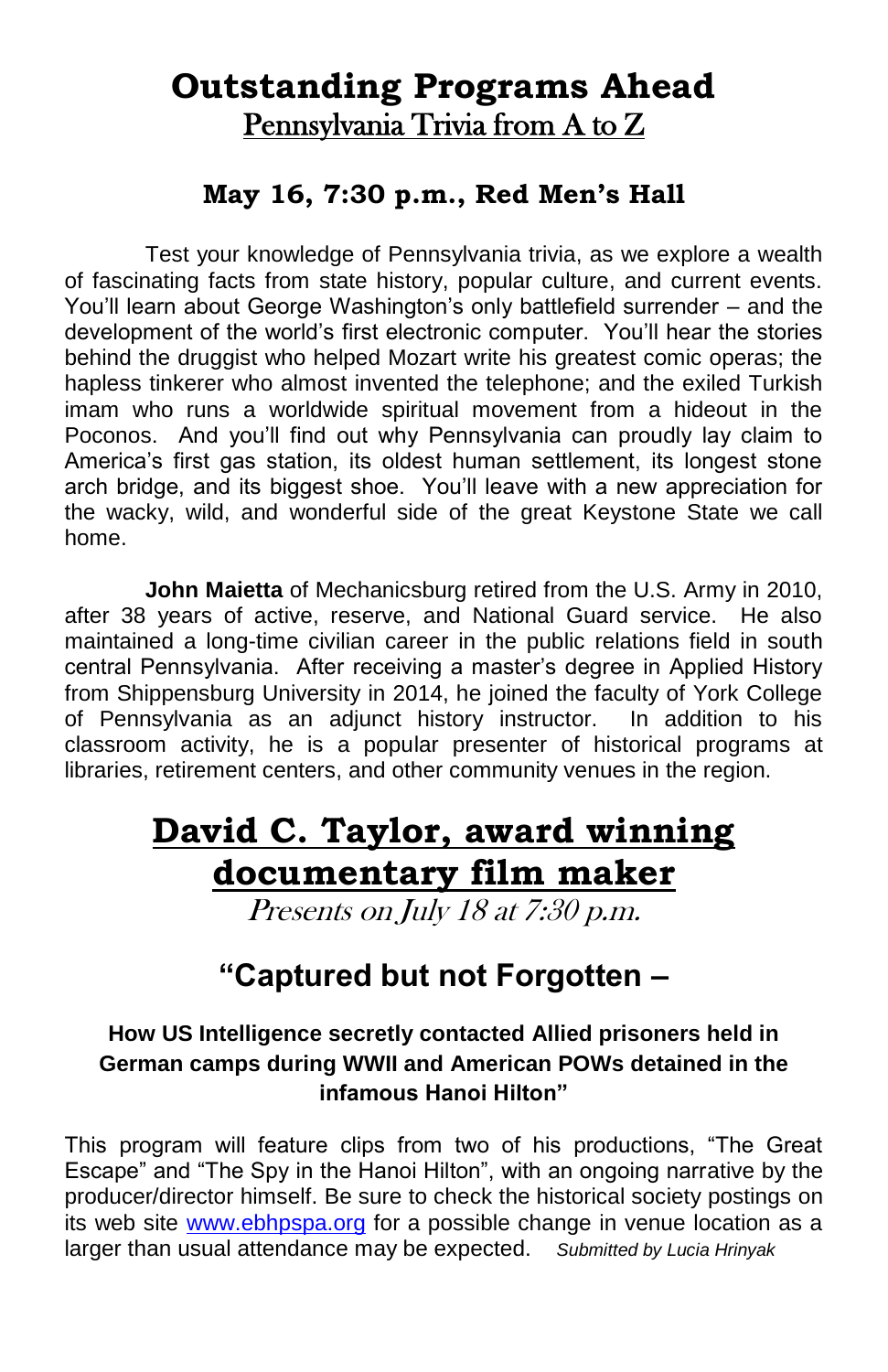# **All Aboard!**

For those of you who attended the East Berlin Railroad presentation last July, I'm the guy who is trying to put together a book on the railroad. I am sorry there was not time to speak with everyone. Several offered to show me photos of RR items in which I am very much interested. Any individuals wanting to share their material with me, I would gladly accept it and try to use it in my book.

Material can be submitted to me at: Stephen Jacobs, 33 Pennwick Drive, Lititz, PA 17543. I will high Res scan the material and return it. For those wanting to submit electronic material send to [ebtjake@gmail.com.](mailto:ebtjake@gmail.com) A short description of the photos with the date and name of the photographer, if known, would be appreciated Any material used will be given full acknowledgement in the book.

I am currently trying to locate the four EBRR trestles, We know of three located on Pine Run, Marbles Run, and Hokes Run. Pine Run is at the Bridges Golf Course where there is a covered bridge. The other two runs I cannot find on any maps. One trestle was just north of Abbottstown but I can't identify the run. Information about the "long bridge" is also needed.

Another mystery is that in 1927 the East Berlin Coach was sold to Daniel Mummert who cut it into three sections and moved it to "Mummert's Grove" to be converted into fishermen's quarters. I would love to find old pictures of those shacks and also the Abbottstown station.

*Submitted by Steven Jacobs*

# **Colonial Day: The Tradition Lives On**

This past winter I have not been sitting idly by or quietly reading by the fire. Oh no…in fact it has been one of the busiest winters I have ever known due to the preparations for this year's Colonial Day. My time was spent mailing applications and sending and receiving hundreds of emails and phone calls as well as attending never ending meetings.

Time has passed so quickly I realize signs of spring have already made themselves known. The tulips are up, the robins are nesting, and my resident squirrel is eating faster than I can fill his feeder.

Now don't get me wrong, I am enjoying every minute of this planning. I have come to know many new people as a result of it, some I am lucky to now call friends. The generosity of the local people and the business men and women who have helped me put this event together is most heartwarming. It makes me more than pleased that I call East Berlin home. A special thank you to all of you.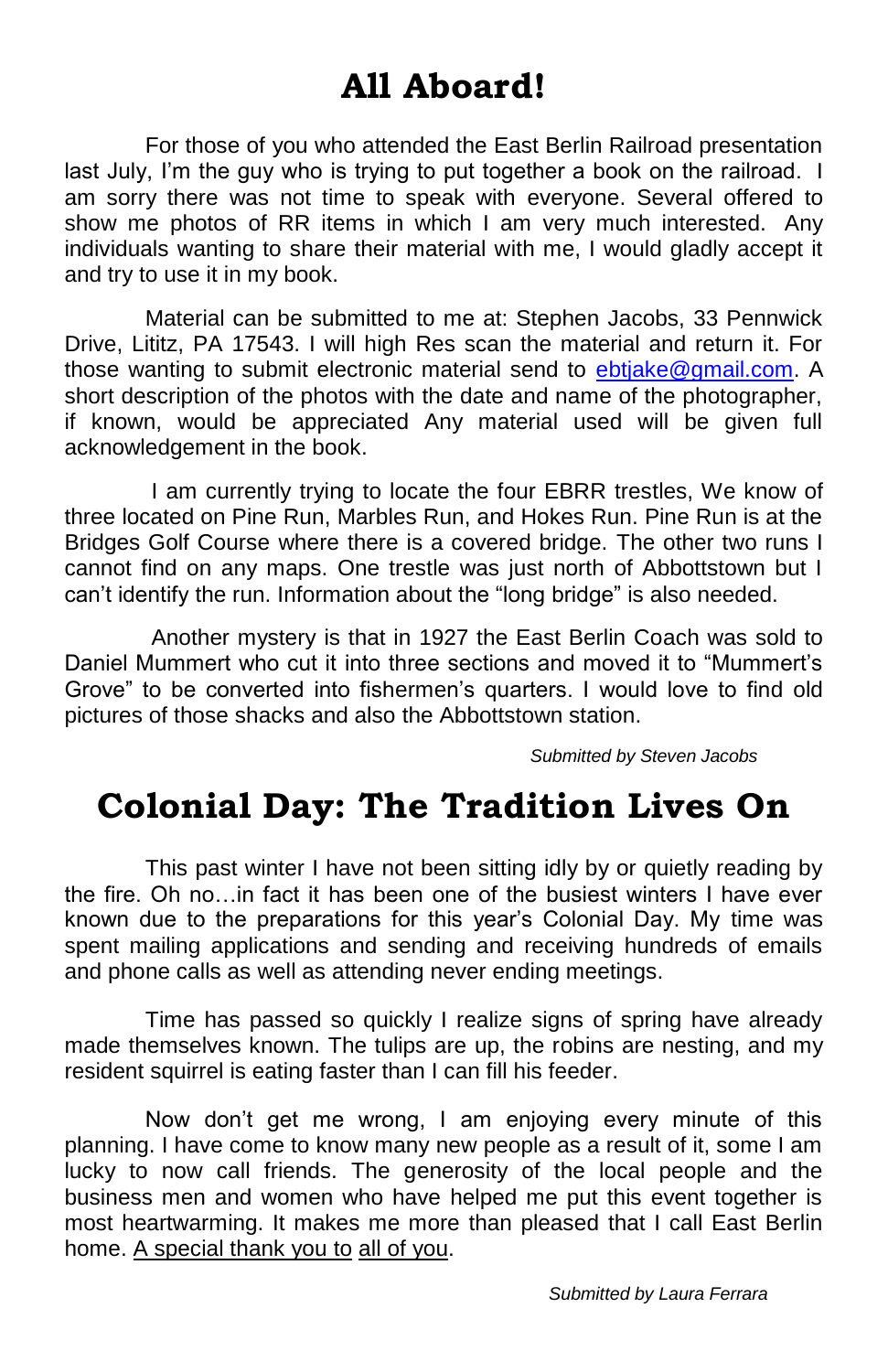# **Spring Colonial Fashion Show Tea**

EBHPS is hosting its second high tea at Society headquarters on Saturday, May 19, at 1:00 p.m. After receiving rave reviews from guests who attended our Autumn High Tea this past October, the Society members instrumental in planning, organizing and managing the event are eager to offer another high tea open to Society members and the public.

The theme will be a spring fashion show featuring the Society's collection of clothing spanning the 18<sup>th</sup> and 19<sup>th</sup> centuries. Our Society resident musician, Linda Clark, will again entertain us, this time with period harpsichord music.

Society volunteers are needed to serve in a variety of capacities: food and tea preparation, food arrangements for the tables, table décor, serving at tables, washing dishes, designing and printing of food and beverage menus, and fashion modeling. Volunteers experienced in the art of high teas as well as novices are encouraged to volunteer. DON'T MISS OUT ON THIS OPPORTUNITY TO VOLUNTEER. CONTACT: Sharon O'Connell, 717-870-1634 or sharona247@gmail.com.

Should you wish to enjoy the high tea as a guest, please contact Sharon O'Connell, 717-870-1634. The cost is \$35. Leave your name, phone number, and the number of guests in your party. Seating is limited, so be sure to place your reservation as early as possible. Once your reservation is made and confirmed, send your check made out to EBHPS to: Sharon O'Connell, 240 Third St., Hanover, PA 17331.

 *Submitted by Lucia Hrinyak*

### **Hearth Cooking Guild**

February 18th was a great day for hearth cooking. We had a feast of Mary Randolph's dried bean soup and chicken capilotade, which we can't pronounce but it proved to be delicious. An assortment of waffles including plain, gingerbread and sweet potato were labor intensive using HEAVY waffle irons in the fireplace. Hannah Glass's parsnips (yum) were a delight along with cornbread, butter, and honey. The dessert was spectacular with Miss Leslie's French Almond Cake adorned with fresh fruit and whipped cream. The gingerbread waffles were served with stewed pears and ginger root and a wonderful vanilla sauce which proved equally delicious on the almond cake.

Our next cooking date has not been set but the receipts we choose will be equally challenging and tasty .

*Submitted by Jane Fox*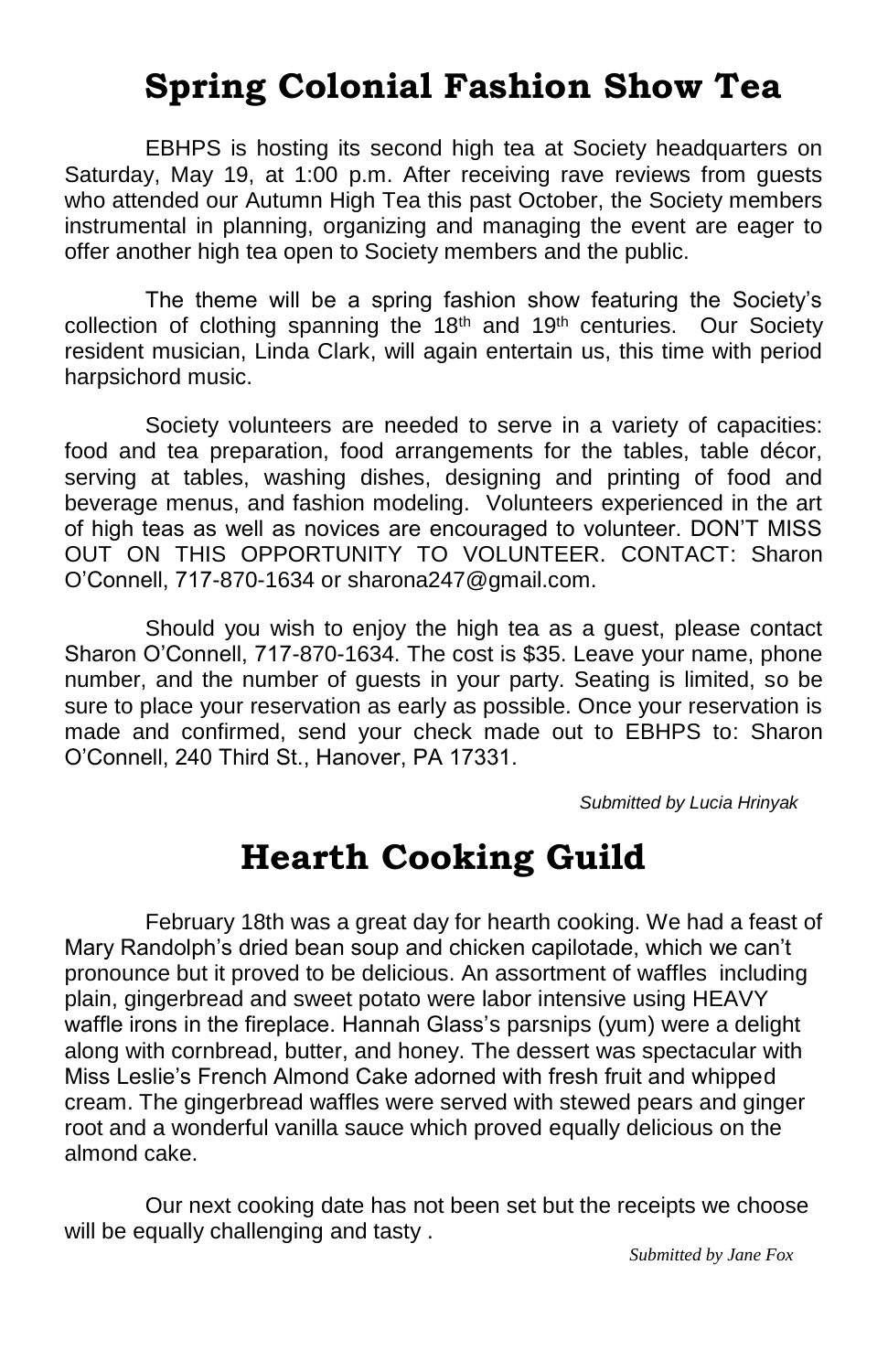# **Membership**

 Thank you to all of our members who have renewed their 2018 Membership. If you haven't yet renewed, please renew as your membership in the EBHPS is very much appreciated. Do you know someone with an interest in historical preservation or an admiration for history? GIFT them with a membership in the EBHPS. It will be one of the best gifts you will ever give someone.

 Membership forms are available to print on our website at [www.EBHPSPA.org](http://www.ebhpspa.org/) or call the EBHPS office at 717-259-0822 and ask to have one mailed to you. Thank you for your continued support to EBHPS.

 *Submitted by Mary Titzell*

### **Education Report**

Hello Spring!! And welcome to East Berlin! We have been waiting for you to arrive! And with the arrival of spring, we once again start hosting field trips with local school students. York Country Day School will visit us for a tour on May 3. Their third and fourth grade students along with teachers and chaperones will visit and rotate between Red Men's Hall, the Log House and our Church Schoolhouse. We are excited that they are returning this year and look forward to showing them life in early America. The hands-on activities that they participate in at each building will hopefully give them a new found appreciation for their ancestor's daily life.

I am also hoping to have a group of home schooled students from York County attend our program as well. We are working on this and hope to have a date scheduled soon.

We are always looking for new volunteers. Anyone interested in helping on that day, or preparing the buildings and supplies needed for their tour can contact us at (717) 259-0822. We are in great need of someone who can demonstrate spinning. We have a spinning wheel so it would not be necessary to bring your own. We are also looking for a few items to add to the student's experience. We are in need of light colored cotton fabric to cut in 9" X 9" squares to use as garni bags in our Log House program. We also need large buttons to use for the humdinger toys that are given to each student at the end of their lessons in our Church Schoolhouse. If you can supply our program with any of these materials, just call and we will gladly arrange to pick them up!

 *Submitted by Karen Sheaffer*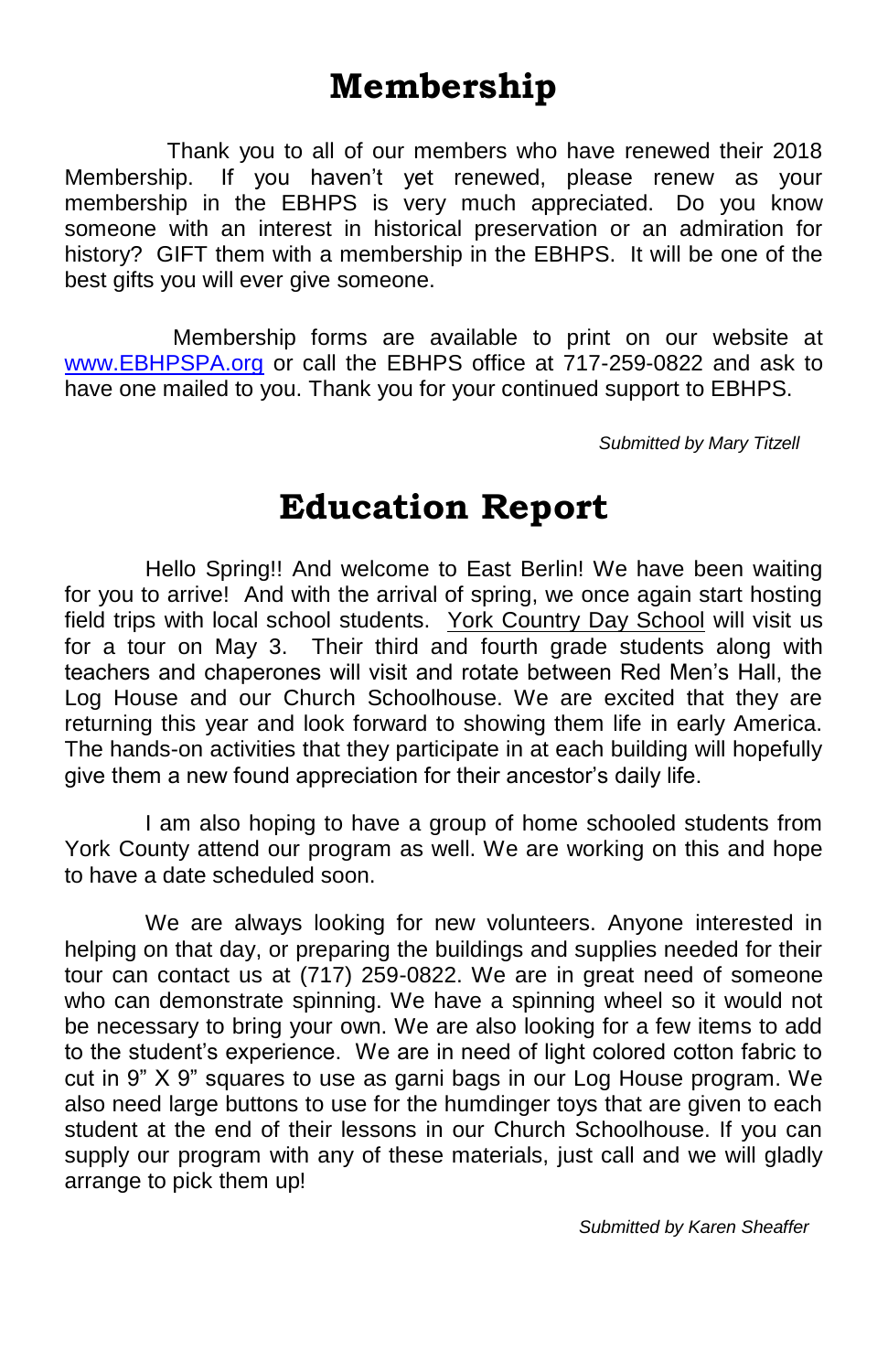# **Bakers and Volunteers Are Needed!**

 If you love to bake cookies, bar cookies, marshmallow treats, small sweet breads, cupcakes, and/or fudge then the East Berlin Historical Preservation Society would love you to participate by making treats to be sold at the annual Bake Sale which will be held on Saturday, April 28th from 8 a.m.-2 p.m. on North Avenue across from the EBACC.

 If you are not a baker but would like to help out we also need volunteers to man the Bake Sale tables for each shift. The shifts are as follows: 8-10 a.m. , 10-noon, noon-2 p.m.

We are asking that the baked goods be dropped off at Red Men's Hall on Friday, April 27, between 1-4 pm.

If you are interested in providing baked goods and/or volunteering for a shift then please email or call Sharon O'Connell at [sharona247@gmail.com](mailto:sharona247@gmail.com) or (717) 870-1634.

Thank you for your help! *Submitted by Sharon O'Connell*

# **2018 Colonial Day Quilt**

The 72-block "Churn Dash" quilt in shades of green with a bit of gold and pops of red is well underway with Society quilters including Erma Barnhart, Winnie Flynn, Bev Jadus and me. Work has advanced to the second row of blocks…only 8 more to go! Erma has completed two matching pillows which may become second prize this year.

Quilting hours are usually Monday and Thursday, 1-3 p.m. Stop in, see this masterpiece, and join us for some East Berlin gossip; it makes the time pass quickly.

*Submitted by Carol Carlson*

### **June 9: Cleanup and Pot Luck Day!**

We are cleaning the third floor of Red Men's and will need lots of willing hands, but once the work is done we will retire to the first floor to share stories and the food and drink we all bring. Come at 1 p.m. and share your cleaning skills as well; it is actually fun to work together and admire the results.